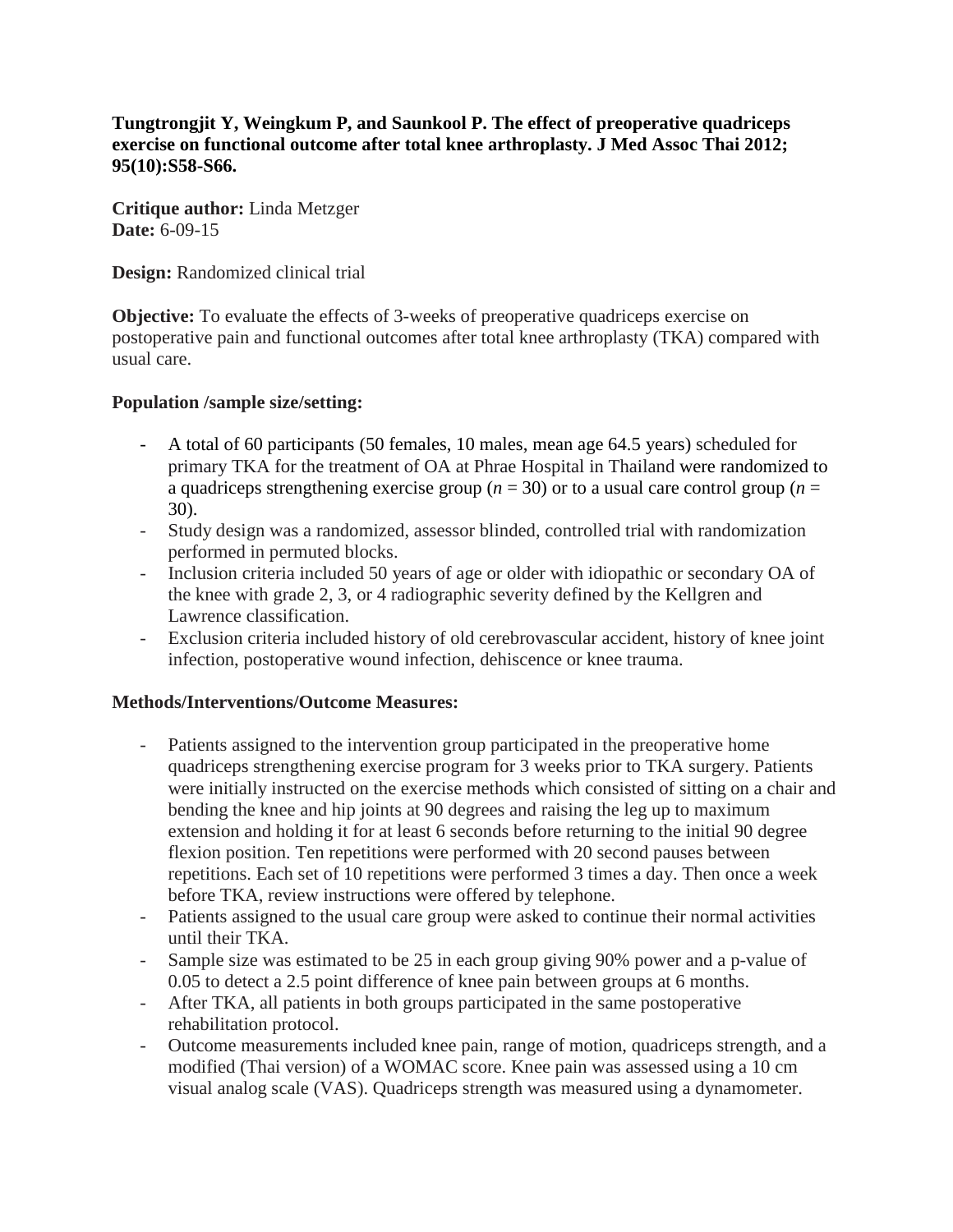Knee range of motion (ROM) was measured by using a goniometer. The modified WOMAC score evaluated knee pain, stiffness, and physical functioning.

- The primary outcome measure was the modified WOMAC score at 6 months.
- At 3 weeks prior to TKA, baseline demographic, outcome measurements, and clinical data was collected and assessments conducted. In addition, outcome measurements were assessed at one, 3, and 6 months after TKA.
- Assessors measuring outcomes were blinded to the patients' allocation. Outcome measurements of pain and WOMAC were evaluated by a nurse blinded to treatment assignment. Quadriceps strength and knee ROM were assessed by a physical therapist blinded to treatment assignment.

# **Results:**

- The preoperative demographics and clinical characteristics of the groups displayed no significant differences between the groups.
- At baseline (3 weeks before TKA), outcome measurements did not differ between the groups.
- Radiographic severity of grade-4 according to Kellgren and Lawrence was found in 80% of patients in the exercise group and 67% of patients in the usual care group.
- Mean VAS pain scores and total modified WOMAC scores in both groups improved from baseline and continued to improve at one, 3, and 6 months post-surgery. The exercise group demonstrated greater improvement than the usual care group at 1 and 3 months after TKA showing statistically significant differences of mean VAS scores and mean WOMAC scores between the groups, but significant differences were not present at the 6-month follow-up.
- The average quadriceps strength in both groups decreased from the pre-TKA value at the one month post-TKA as might be expected after TKA. Both groups increased quadriceps strength at 3 and 6 months post-TKA, but the exercise group demonstrated greater improvement than the usual care group. Statistically significant differences between groups were observed only at 1 and 3 months post-TKA and not at the 6-month follow-up in favor of the exercise group.
- Knee range of motion, flexion, and extension were not significantly different between the groups at any time points.
- At the primary endpoint 6 months after TKA, no statistically significant differences were found between groups for any of the outcome measures.

# **Authors' conclusions:**

- Three weeks of preoperative quadriceps exercise before TKA resulted in short-term benefits in the exercise group showing significantly improved quadriceps strength, pain scores, and modified WOMAC scores that were better than the usual care group at 3 months post-TKA.
- The mean quadriceps strength in the exercise group increased from baseline showing statistically significant differences between groups at 1 and 3 months post-TKA.
- In the exercise group, 63% increased their quadriceps strength before TKA.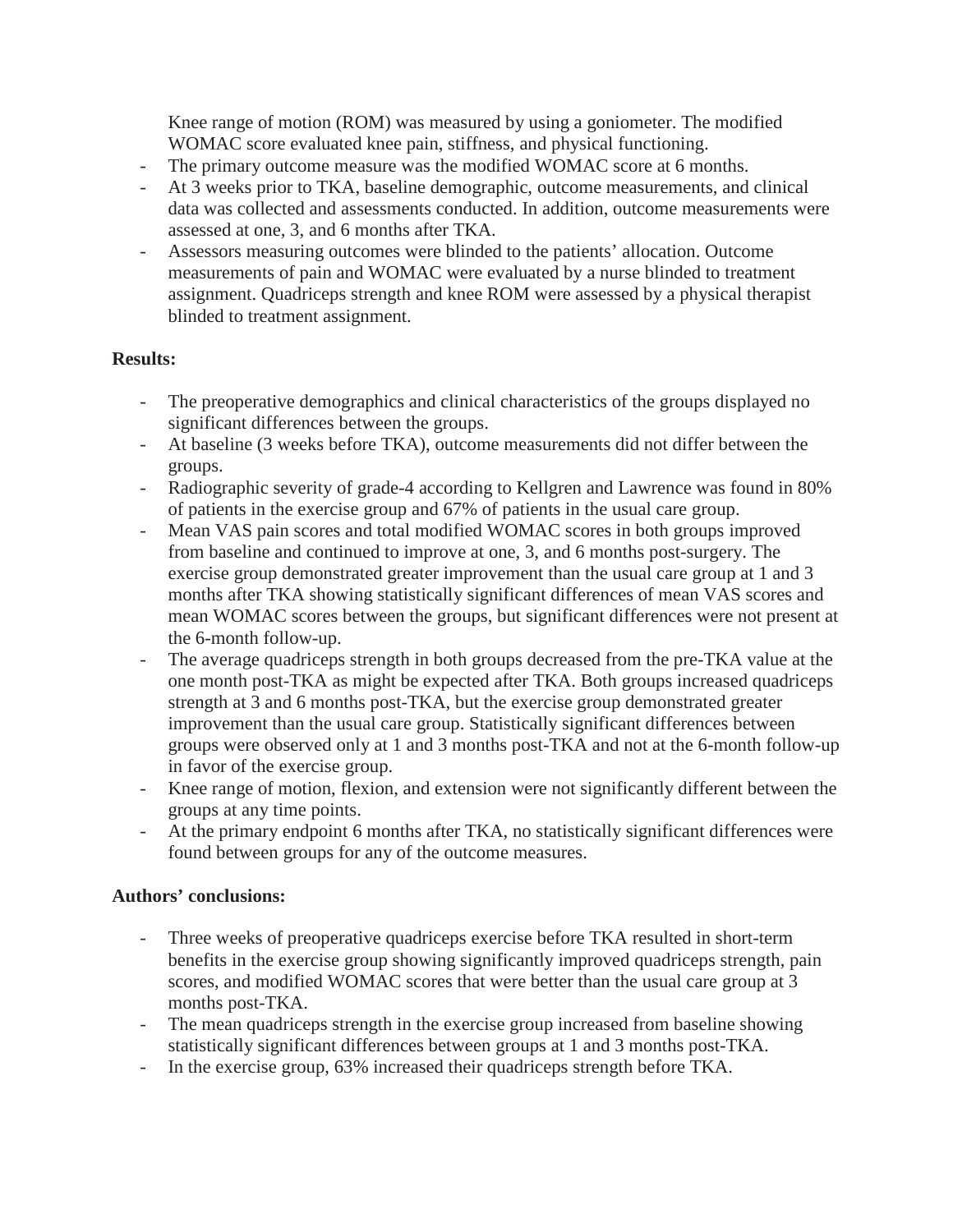- The results show that the exercise group had statistically significant differences of mean VAS scores and mean WOMAC scores between the groups demonstrating significantly greater pain reduction and functional improvement than the usual care group at 1 and 3 months after TKA. The WOMAC results are also clinically significant, but the VAS scores are not.
- These findings indicate the effectiveness of preoperative quadriceps exercise to increase quadriceps strength and improve the WOMAC score before TKA and up to 3 months following TKA.

# **Comments:**

- At 6 months postoperatively (primary endpoint), the results demonstrated no difference in the effect of preoperative exercise. However, when considering improvement from baseline up to 3 months after TKA, this exercise program was associated with greater overall improvement and did result in an earlier onset of postoperative recovery in selfreported function and pain compared with the usual care treatment. Although no statistically significant differences were observed at 6 months postoperatively, the statistically significant differences in function, pain, and quadriceps strength at 1 and 3 months postoperatively, support the greater overall improvement seen from baseline to 3 months after surgery for the exercise intervention group.
- The MCID for WOMAC function is 9 to 12 points on a 100 point scale, and the MCID for VAS pain is 17 points. At one and 3 months post-TKA, WOMAC scores in the exercise group were 27 and 18 points lower (better) respectively, than in the usual care group. The WOMAC results in this study are clinically significant, exceeding the MCID. At one and 3 months post-TKA, VAS pain scores in the exercise group were 9 and 10 points lower (better) respectively, than in the usual care group. Even though this difference is less than the MCID, this difference may prove clinically important when exercise therapy is seen in the light of cost and ease of administration compared to usual care. The MCID of the dynamometer used to measure quadriceps strength is not known, but a difference of 2.2 kg between groups at 3 months favoring the exercise group is most likely clinically and functionally relevant.
- This earlier overall improvement and earlier onset of postoperative recovery may be valued by some patients and employers. Over half of the participants in this study were aged 65 years or less, and hence, potentially still working. It is unknown if earlier onset of recovery was beneficial in terms of faster return to work.
- Other likely benefits of preoperative exercise include the reduced need for inpatient and outpatient postoperative rehabilitation services which may help to reduce costs.
- An important limitation of the study was the exclusion of reporting the p-values for within group differences at each follow-up time point. One can only speculate that the differences within each group were or were not statistically significant improvements over time. This exclusion really limits the interpretability of the results.
- Another important limitation of the study was the lack of information on compliance to the home quadriceps exercise program for the exercise group and the rehab program after TKA for both groups. It is unknown if patients in the exercise group logged or recorded their number of pre-TKA exercise sessions. It is not known if post-TKA if there were any differences in exercise compliance between groups. Both could introduce performance